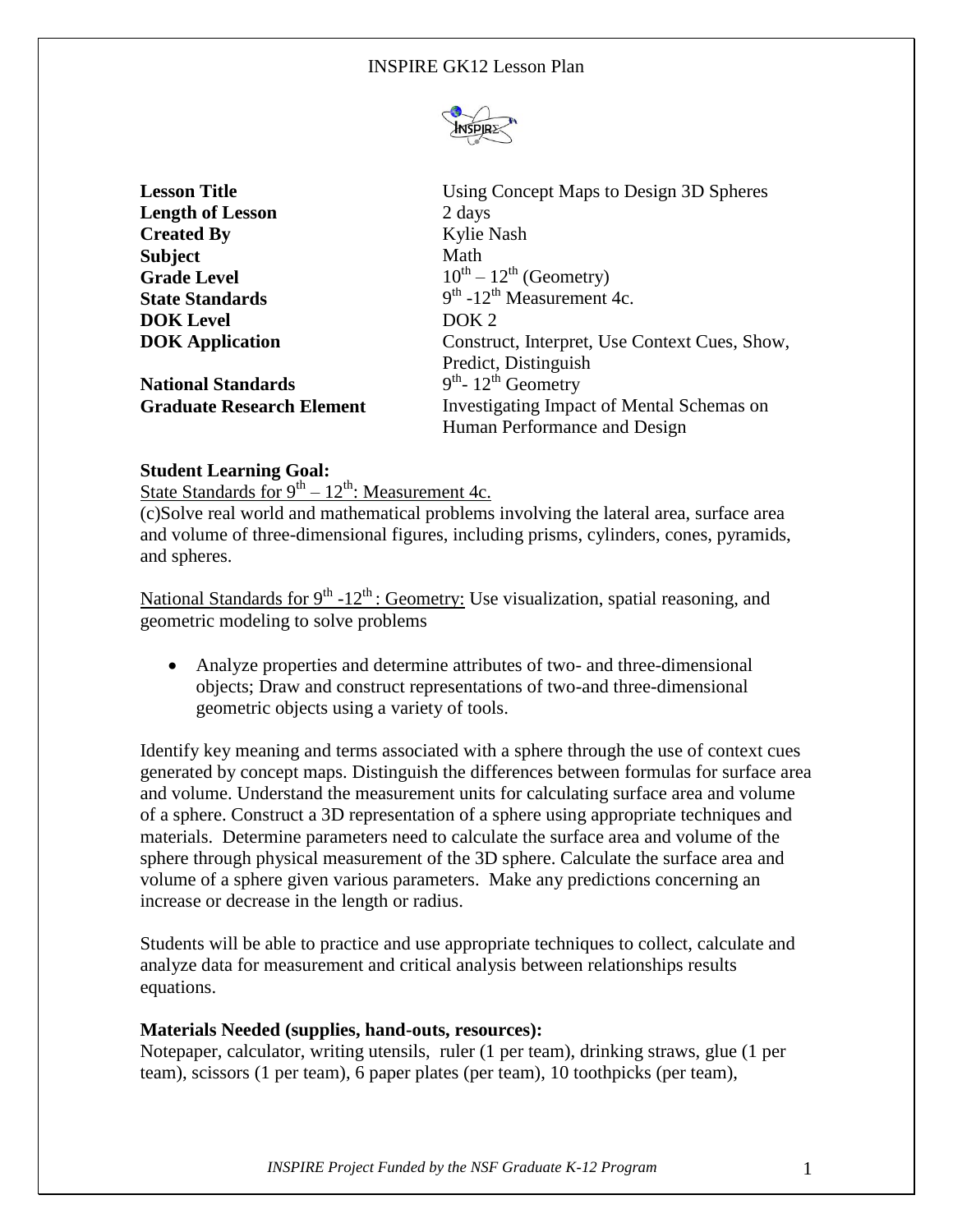

construction paper (as much as needed per team), hole puncher (1 per team) projector for presentations; markers.

# **Lesson Performance Task/Assessment:**

Students will be able to develop concept maps and use those ideas to construct a 3D model of a sphere, and then calculate the surface area and volume of the sphere using the appropriate equations to demonstrate their knowledge and understanding of threedimensional properties of shapes and figures. They will need to include: a visual representation of definitions and concepts related to 3D objects (concept map of "sphere"); the physical model of the sphere using provided materials and supplies; answers to the surface area and volume of the 3D sphere they created; and discussion of questions relating to an increase or decrease in certain parameters of the surface area an volume equations affecting the size of standard 3D objects. Each team will need to produce one concept map, one 3D sphere model, three-dimensional object equations calculations and interpretations variable manipulations to change the size of the 3D model. Students will be asked to discuss answers of the results the data found from the activity.

# **Lesson Relevance to Performance Task and Students:**

Allowing students to develop concepts maps related to the ideas about a sphere will assist students in constructing a 3D representation of a sphere. It will provide a physical component to the concepts related to surface area and volume. Students will be able to measure a physical object that they created and calculate equations based on their own product design. These lessons and performance tasks will strengthen the students, interest, knowledge and understanding of mathematical equations of three-dimensional shapes through the use of hands on activities (concepts maps and 3D sphere model) to synthesize and interpret concepts learned in the classroom.

# **Anticipatory Set/Capture Interest:**

Each small group will be given a single sheet of construction paper with colored markers. To begin, students will be asked to brainstorm as many words or short phrases that they can think of related to the term "sphere". Student groups will generate single words, terms, ideas and concepts that are specifically related to the word sphere. Students should be told to think of as many words or short phrases as possible as long as they are listed once on regular notebook paper. Students should look for patterns or relationships among the word bank created by the teams. This brainstorming activity will serve as the first section of one day's activity and lead into the second section of the first day's activity; it is to occur in no more than 10 to 15 minutes.

# **Guided Practice:**

# Day One:

Instructor will review key terms, variables, definitions and equations related to the design dimensions of a sphere using a presentation including images and real world examples.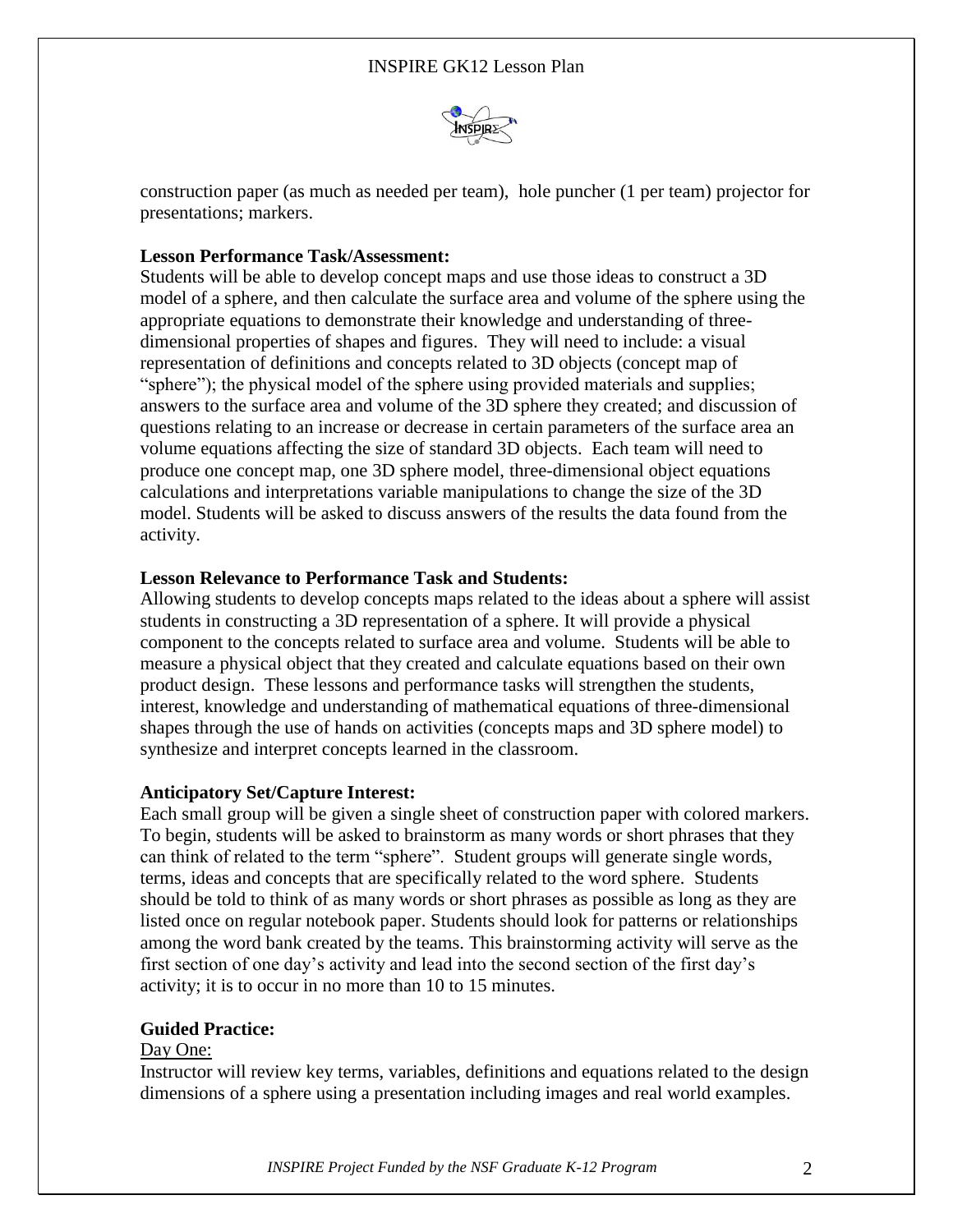# INSPIRE GK12 Lesson Plan



Then the instructor will explain the activities associated with project including concept mapping topics and general outlines to guide the activities on both day 1 and 2.

The instructor will introduce the relevance to the topic of concept mapping. The instructor will develop a concept map on another shape with the class as an example (circle\_cm.doc). The instructor will ask students to form small groups and pick one spokesperson.

Remind the students that the concept map should resemble some type of hierarchal structure with the word "sphere or basketball" as the center and supporting words and phrases arranged around the main concept. Encourage students to try grouping any words with similar meanings.

Once students have completed the concepts maps the instructor can ask the groups who want to share their designs with the rest of the class, then the instructor will share his/her example concept map of a basketball with the class, so the students can see how theirs compared to the instructor (basketball\_cm.doc).

The instructor will go through examples of calculating the surface area and volume of their 3D spheres. Instructor will also refer back to concept map to compare any variables that may have been included. Make sure students remember the order of operations: PEMDAS.

> **Equation 1:** Surface areas of sphere  $S = A = 4 \pi r^2 (cm^2/in^2)$ *r* is the radius of the sphere  $\pi$  is the constant pi = 3.14

**Equation 2:** Volume of sphere  $V = \frac{1}{2} \pi r^3$  (cm<sup>3</sup>/in<sup>3)</sup>

#### Day Two:

Then a short presentation will continue from day 1 to discuss to the variables needed for equations, as well as the measurement units needed to calculate the surface area and volume of a 3D object. This will be demonstrated by reviewing the real-world examples from day 1.

Once students have completed examples, they will be asked to create a 3D sphere. Each small group will be given paper plates, construction paper, tape, scissors, straws, glue, toothpicks, ruler and a hole-puncher. They should be told that all of the materials do not have to be used. The teams will have total control over what materials they will use to construct the 3D sphere. Then students should be told that there is no one correct way to construct a 3D sphere, as long as it follows the geometric dimensions of a sphere (round

*INSPIRE Project Funded by the NSF Graduate K-12 Program* 3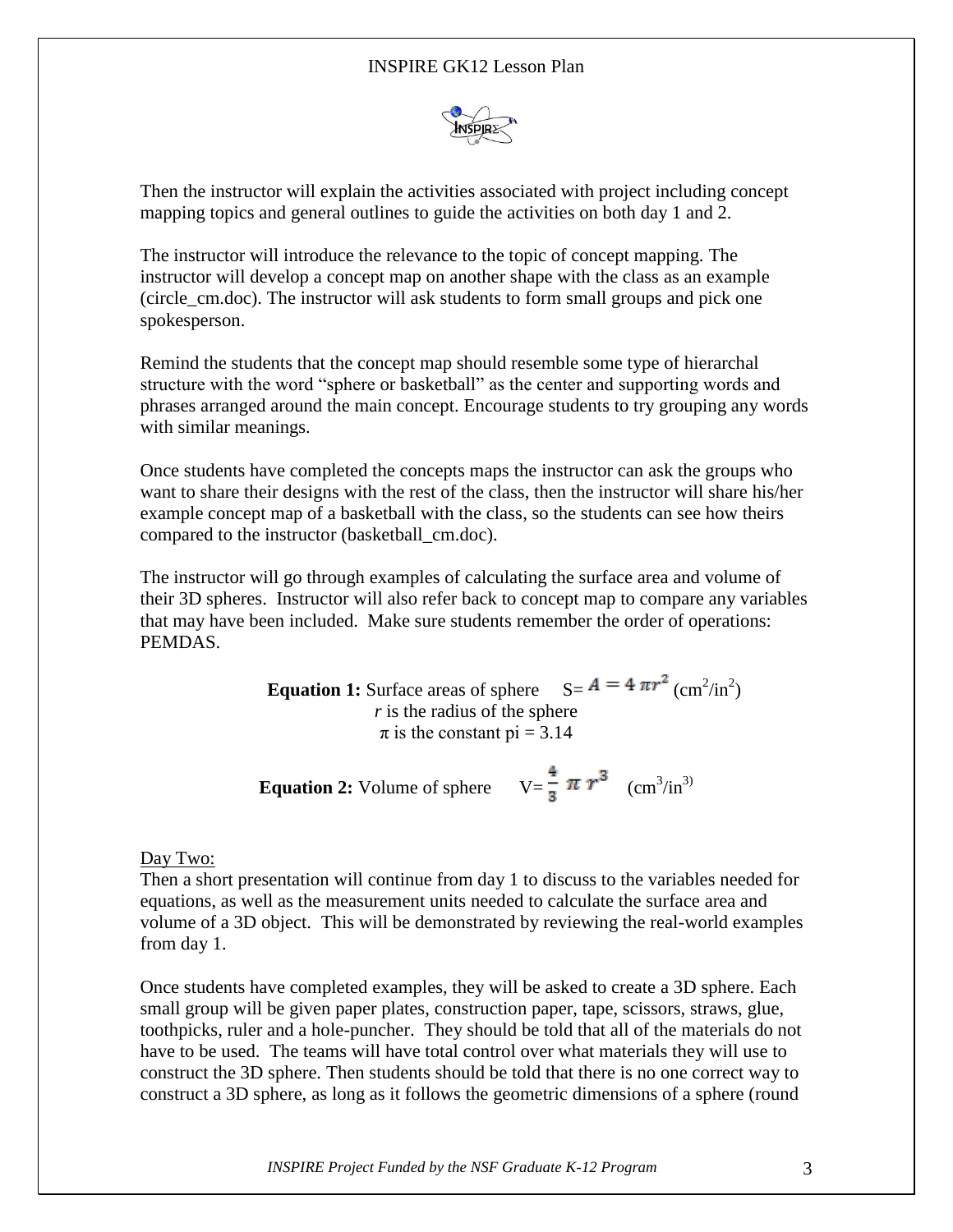# INSPIRE GK12 Lesson Plan



sides). The students will be reminded to refer back to their concept maps and knowledge of the equations while building the sphere.

Once the students find building their 3D models they will calculate the surface area and volume of their 3D sphere, then the instructor can show the dimensions of an actual basketball and compare each group to the dimensions of an actual NBA regulation size basketball brought to the classroom. They will be able to see which group(s) have the closet dimensions to the real basketball and possibly give a reward for the best representation.

Next, the instructor will lead the discussion of how what role the concept maps played in the design of their 3D maps or if a relationship existed at all. What predictions can be made concerning the size of a sphere when there is an increase or decrease in one or more variables? The discussion would also include real-world applications, benefits and usefulness of the topics learned from this lesson or activity.

#### **Independent Practice:**

#### Day One:

Activity one, the students will develop a concept map based on the example provided by the instructor (an example should be provided by the instructor; this part can be done on white paper using pencil or pen). Students will place the word "sphere" (inside an oval shape) at the center of the construction paper and place the supporting words derived earlier that were agreed upon by the group members. Next, the students will connect all the words and short phrases to each other as well as the main concept, making as many connections as possible. The spokesperson from each group will describe their concept map with the class if desired.

Student teams will analyze the density of their concept maps of a "sphere" in order to find any relationships between the 3D spheres created and concepts or short phrased generated. Students can make inferences to how well their 3D model matched the mental accuracy of what the group perceived as a sphere and discuss ways on their sphere could be improved. Students will be able to see any direct mapping of concepts in the design of the 3D sphere, realizing how design concepts can come to life.

The second activity will practice some example problems of calculating the surface area and volume of the other shapes such as the circle (from concept map of day 1) and a few examples of a sphere of real world applications.

#### Day Two:

The first activity will involve students creating a 3D sphere using the supplies and material provided by the instructor. Students will use the concept maps created on day 1 to help make the sphere; the students may or may not use all of the materials provided. Students should be given as much creative freedom as possible.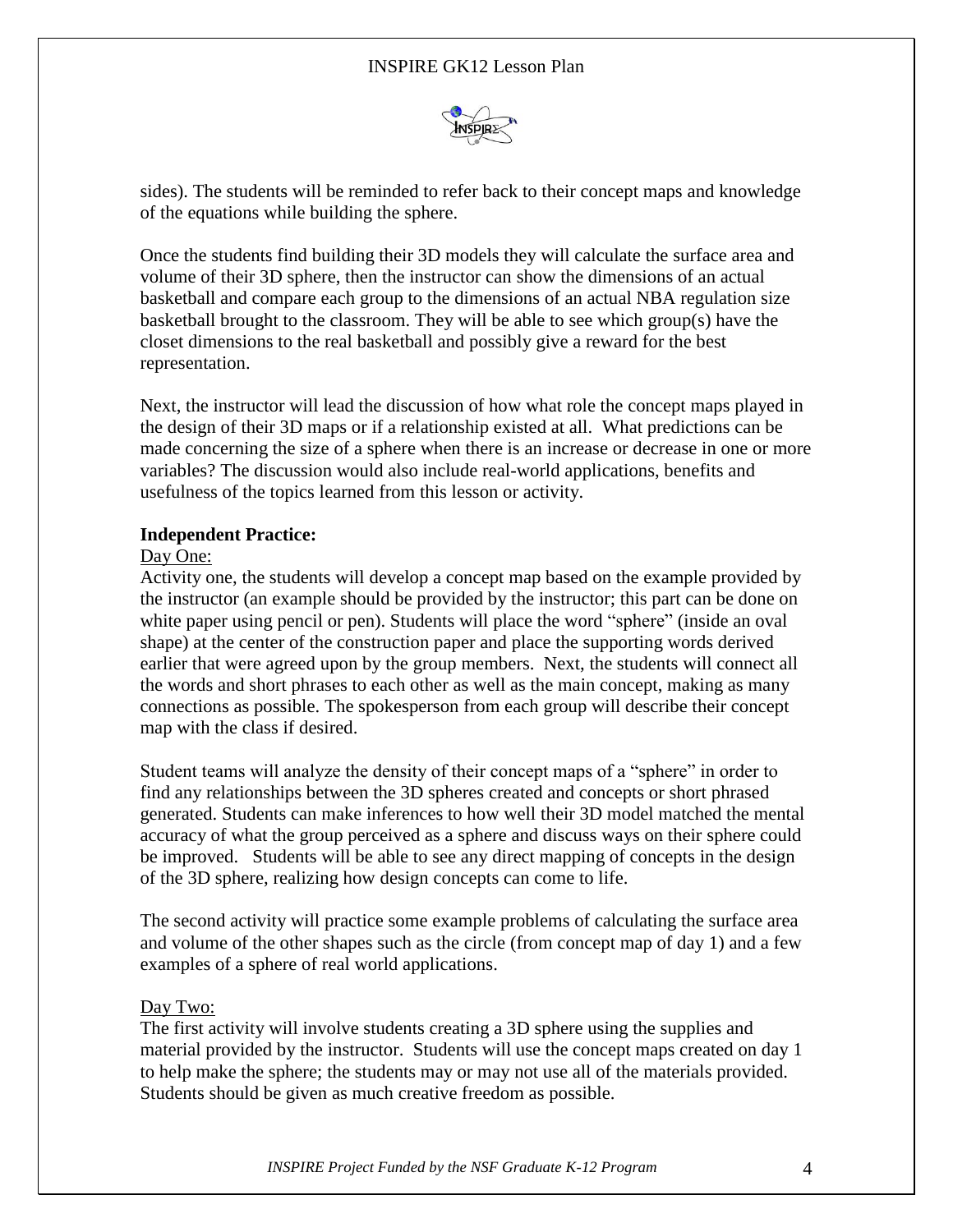# INSPIRE GK12 Lesson Plan



Then the teams will calculate the surface area of their 3D spheres and then they will be able to compare their results to the actual dimensions of a regulations size basketball to see who had the closest match using the appropriate mathematical equations.

The students can ask questions and answer questions that help tie real world applications to mathematical problems.

### **Remediation and/or Enrichment:**

Remediation:

Shorten the length of the activity, by excluding the concept mapping section; focus on one equation either surface area or volume calculations, partner help throughout the activity, individual assistance, individual IEP.

#### Enrichment/Extension:

1. Given the circumference of the sphere, calculate the surface area of the sphere.

- 2. Add more shapes including prisms, cylinders, cones, and pyramids.
- 3. Given the volume of a sphere calculate the surface areas and given the surface areas find the diameter of the sphere. What percentage of a sphere fills a square?
- 4. Calculate and graph the surface area to volume ratio for spheres increasing in one unit increments.

# **Check(s) for Understanding:**

Day One:

- 1. Explain the development of the concept map for a sphere, were there any patterns or unique grouping, how did you develop the concept map? What type of process or scheme did you use to generate the concept map?
- 2. Did you uses ideas, concepts developed in the concept map to guide the creation of the 3D model? Did the concept make building the 3D model easier?

Day Two:

1. What parts of the presentation and activity did you feel was the most important to helped create the 3D model of the sphere and why?

2. What parts of the presentation and activity did you feel was the least important to helped create the 3D model of the sphere and why?